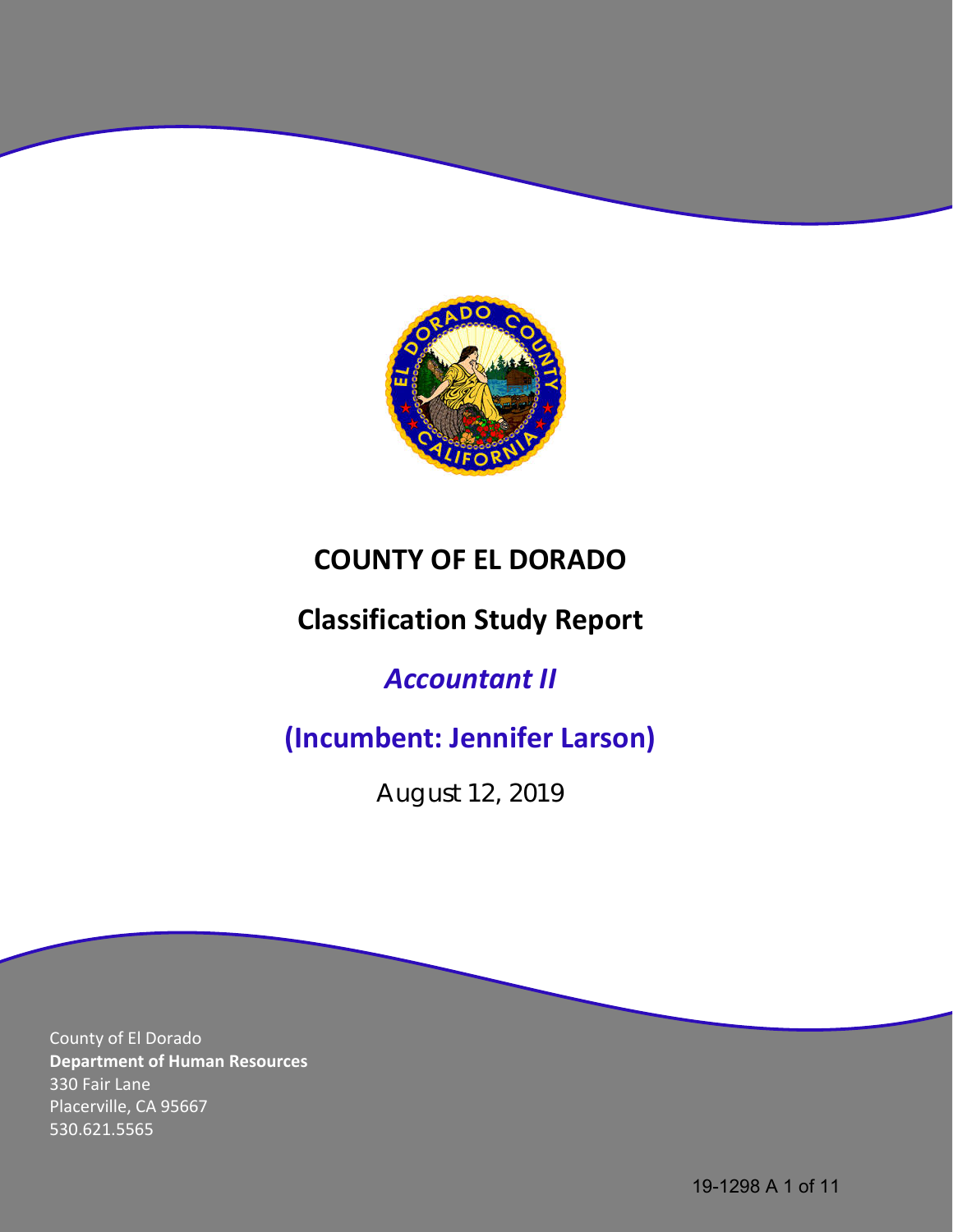# **Table of Contents**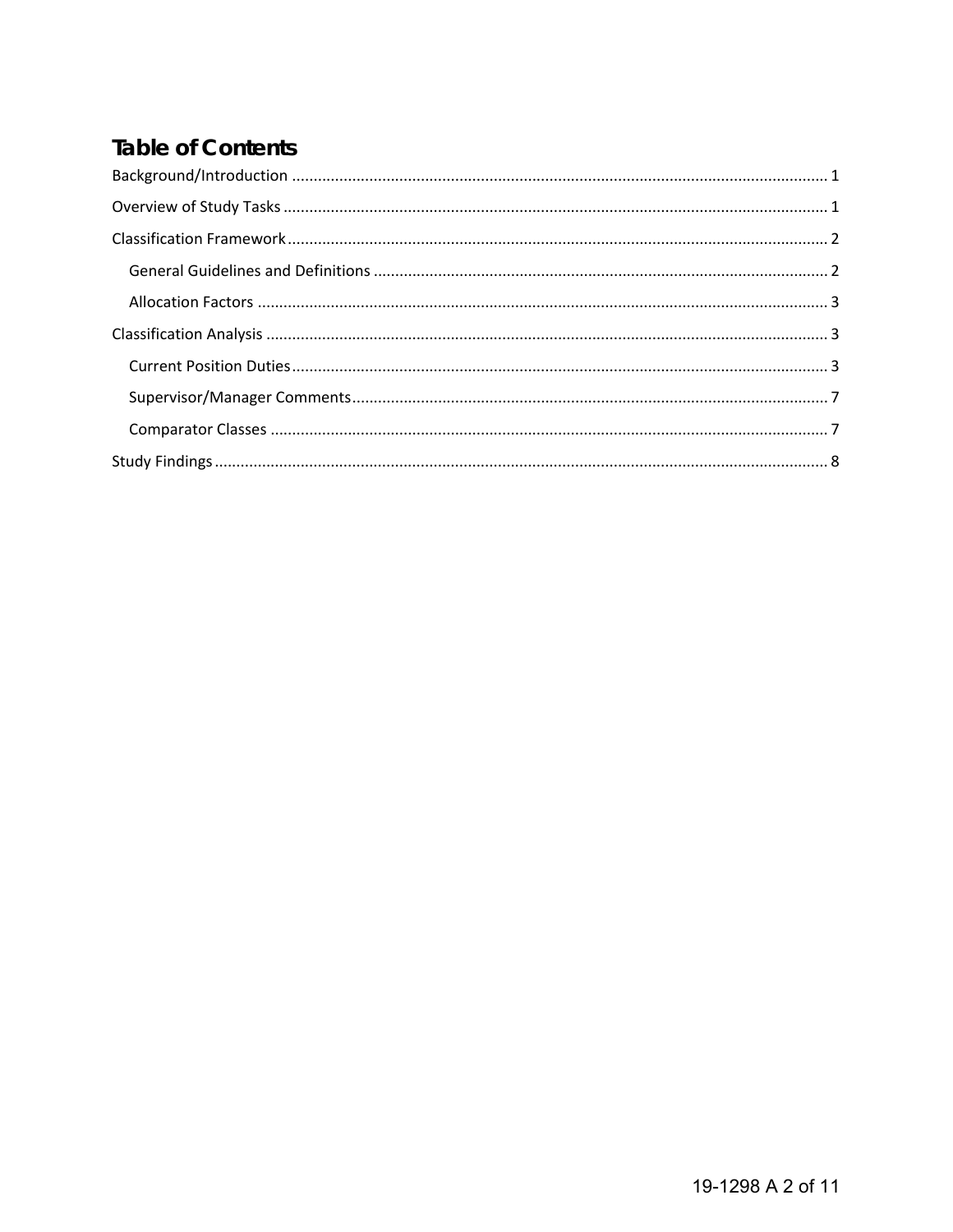## <span id="page-2-0"></span>**Background/Introduction**

The County of El Dorado (County) Department of Human Resources (HR) conducted a limited classification study of a position allocated as Accountant I/II, encumbered by Ms. Jennifer Larson. Ms. Larson works in the Chief Administrative Office and is supervised by Laura Friestad, Administrative Services Officer.

By way of background, the County retained Koff & Associates (K&A) in 2015 to conduct a County-wide classification study. The purpose of the study was to ensure current class specifications are consistent with industry standards and that employees are in the correct classification based on the duties and responsibilities assigned. K&A provided a final classification report in May 2017.

Ms. Larson did not complete a Position Description Questionnaire (PDQ) during the initial K&A study and her position was maintained as an Accountant II (which was her classification at the time of the initial study). In January 2018, Ms. Larson notified HR that she did not agree with the allocation of her position and that changes in her department had significantly impacted her responsibilities which resulted in her performing duties consistent with the Sr. Accountant classification. In February 2018, Ms. Larson completed a PDQ, and a desk audit was conducted with Ms. Larson on June  $26<sup>th</sup>$  2018. A draft classification report regarding Ms. Larson's position was issued to Ms. Friestad and Becky Morton, Chief Fiscal Officer, in November 2018; the report recommended that the position be maintained as an Accountant I/II.

On January 9, 2019, HR received a request to change Ms. Larson's classification to a Department Analyst I/II or Administrative Analyst I/II. This document provided justification for the request by outlining changes of the position's duties and responsibilities. Since the position was recently evaluated, and given the continual efforts to implement the County-wide classification study, the re-review of the position was not given immediate priority.

In June 2019, HR conducted a review of the classification report from November 2018, the justification provided in January 2019, as well as the Accountant I/II and Administrative Analyst I/II class specifications. Given the similarities between both class specifications and the length of time from the initial request, and in order to conduct a final analysis, HR requested that Ms. Larson complete a new PDQ.

## <span id="page-2-1"></span>**Overview of Study Tasks**

In conducting the classification study, HR:

- 1. Conducted a detailed analysis of the incumbent's PDQ (dated July 2019).
- 2. Conducted an interview with the incumbent and union representative on July 23, 2019.
- 3. Conducted a telephone interview with Ms. Morton and Ms. Friestad on July 25, 2019.
	- a. On August 1, 2019, HR received additional information from Ms. Morton regarding the study position.
- 4. Analyzed all of the information gathered, class specifications, and interview notes to identify the scope and level of work performed as well as the typical duties and the requisite knowledge, skills, abilities, and other job-related characteristics required to perform the work.
- 5. Identified an appropriate classification.
- 6. Developed this Classification Study Report.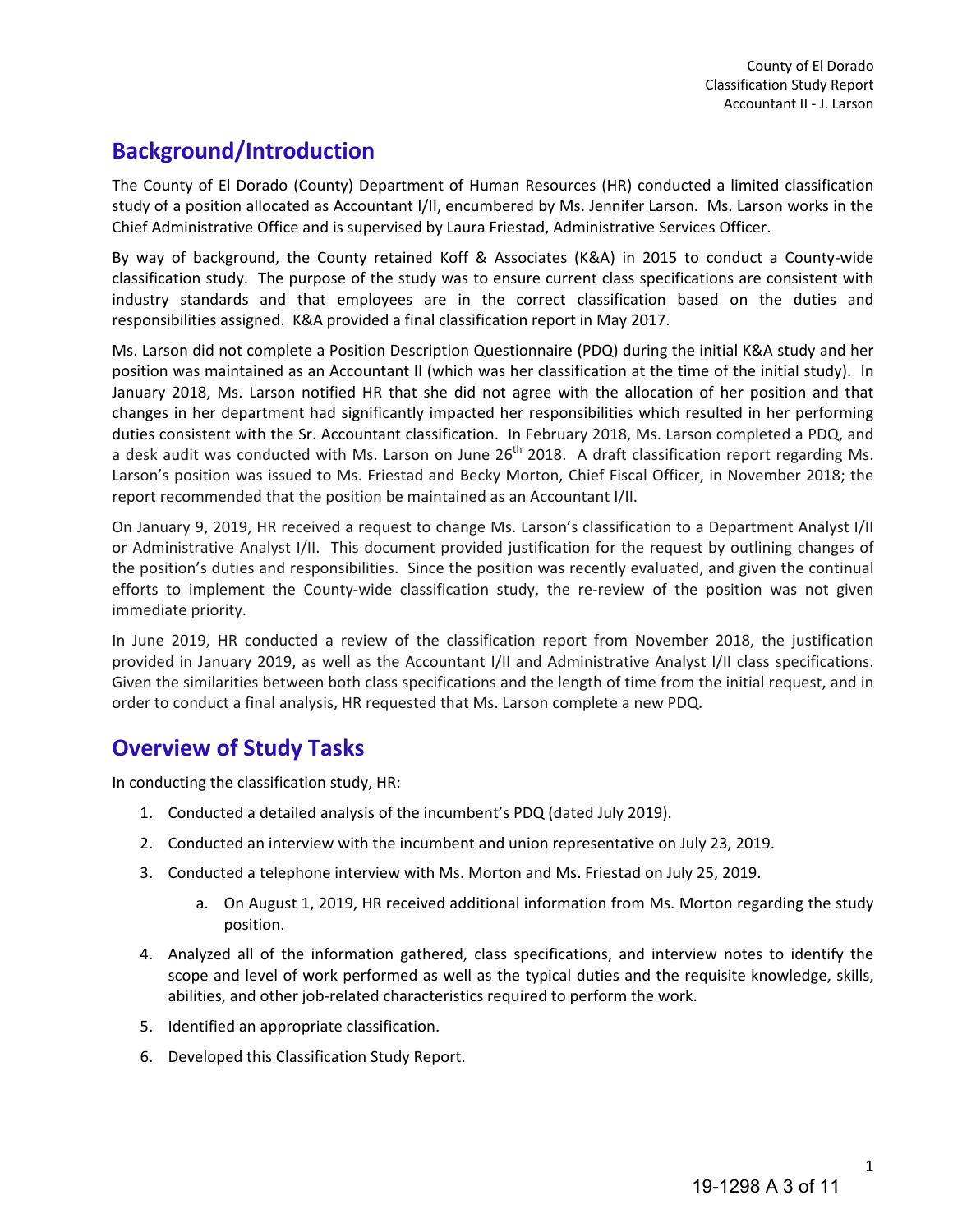## <span id="page-3-0"></span>**Classification Framework**

The classification analysis for this study relies upon sound principles of job evaluation and classification. The approach identifies classifications that reflect distinct differences in levels and types of work as determined through the use of established allocation factors and class specifications. This section of the report presents the conceptual framework for the methods used by HR in analyzing a classification recommendation for this study position.

## <span id="page-3-1"></span>General Guidelines and Definitions

#### **Point in Time Analysis**

A classification study primarily captures the essential nature of positions at a single point in time. Therefore, recommendations cannot be based upon all possible future changes, particularly in a rapidly changing environment where organizational needs, technologies, and skill requirements are continuously evolving.

#### **Whole-Job Analysis**

For purposes of this study, HR used a whole-job analysis approach. This methodology analyzes the job as a whole, rather than by individual factors, by evaluating the core duties and responsibilities, the nature and level of work performed, and the minimum qualifications which are required to perform the work. This approach compares jobs with one another on the basis of an overall evaluation of difficulty or performance. The entire position, including the skills required, the decision-making authority, the scope, the magnitude of work, and the accountability for results, is compared as a whole to other positions.

#### **Preponderant Duties**

Classification studies often find that positions are assigned a wide range of duties and that incumbents have various levels of responsibility at any one time. Therefore, the positions must be analyzed based on their preponderant duties. Preponderance is a measure of importance; the most preponderant duties of a position are those that support the primary purpose of the position. Sometimes the most time-consuming duties of a position are preponderant; however, consideration must sometimes be given to the responsibility and complexity of certain duties that do not occupy the majority of the incumbent's time. Overall, the determination of preponderance is a judgment call based on a consistent set of factors.

#### **Level and Not Volume of Work**

Position classification is a reflection of the level of work performed by an employee; and thus, it is generally independent of volume. For example, if one employee processes double the work of another, yet the percentages of time spent on those tasks and other duties are comparable, a single classification should be appropriate for both positions. In fact, study questionnaires do not ask for, and HR would not consider, the relative productivity of employees when evaluating positions. Likewise, classifications are not distinguished by the amount of time spent by incumbents on tasks or the volume of work assigned to positions since problems of excessive workload are properly solved by redistributing work or adding employees, and not by creating new classifications.

#### **Classify the Position, Not the Person**

Classification recommendations are made based on the position being studied, not the individual occupying the position at the time of the study. In other words, the duties and responsibilities of the job are evaluated rather than the competency or personal characteristics of the employee in the job. That said, the incumbent occupying the position is usually considered to be the "subject matter expert" on the job, and therefore information provided by the incumbent typically carries substantial weight in the analysis. Exceptions to this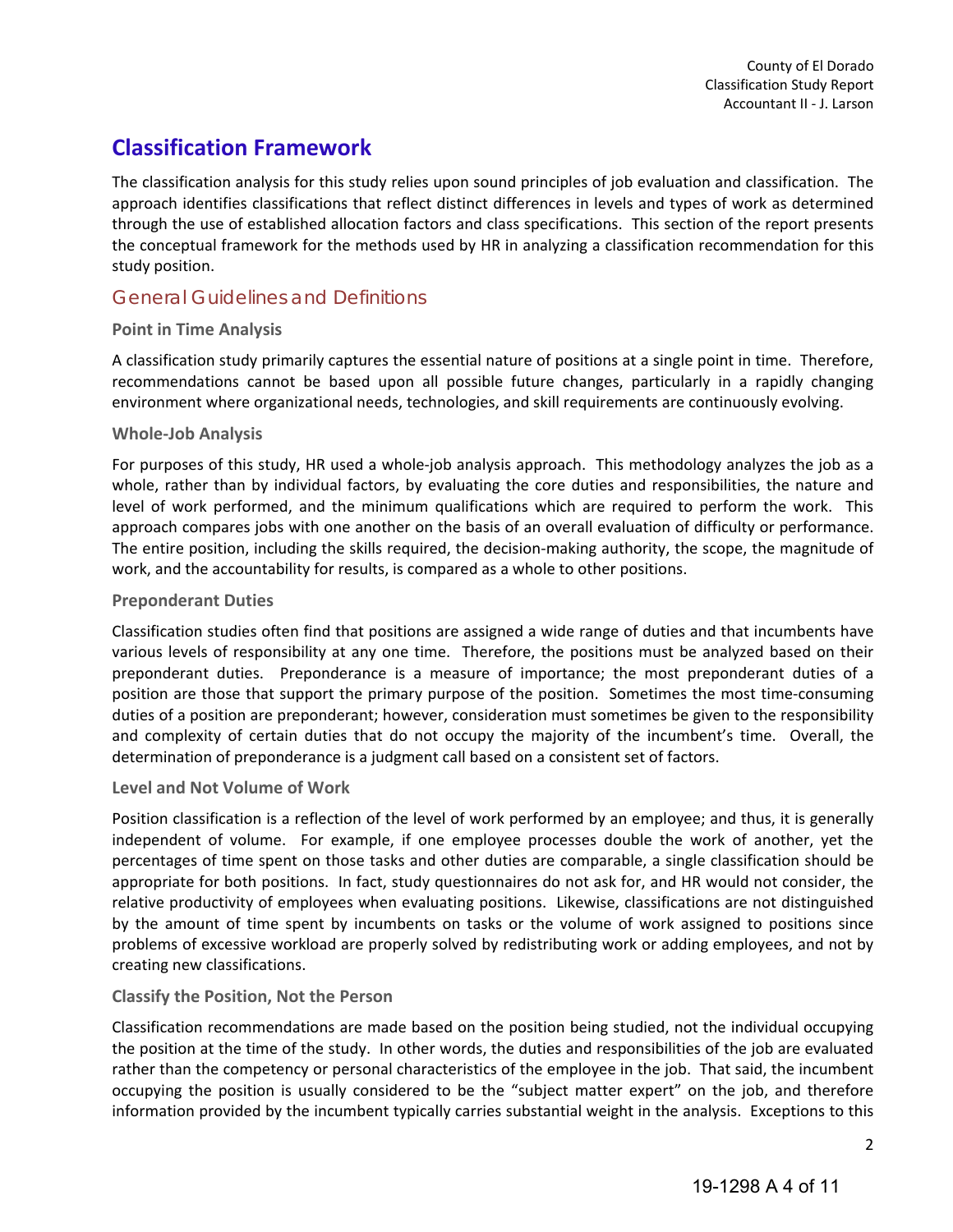might occur if an incumbent has only been in the job a short time and therefore is not fully familiar with the job responsibilities, or if management significantly disagrees with the incumbent regarding the job expectations in which case the management perspective may have greater influence on the final determination.

#### **Determining Classification Breadth and Depth**

Classification plans generally establish classifications based on a determination of "sufficient similarity". However, within an individual organization, sufficient similarity can be interpreted to coincide with the goals and philosophy of the organization. For example, a broad interpretation recognizes positions that share a core set of duties, but accepts substantial variation between positions, resulting in varied assignments within each classification. In contrast, a narrow interpretation might create separate narrow classifications to address such variations.

### <span id="page-4-0"></span>Allocation Factors

Allocation factors are standards that are used to measure job requirements of individual positions. These factors can be compared in order to measure the similarities and differences among positions. The common allocation factors used to evaluate this study position included:

- Decision Making Consists of [a] the decision-making responsibility and degree of independence or latitude that is inherent in the position, and [b] the impact of the decisions.
- Scope and Complexity Defines the breadth and difficulty of the assigned function or program responsibility inherent in the classification.
- Contact with Others Required by the Job Measures [a] the types of contacts, and [b] the purpose of the contacts.
- Supervision Received and Exercised Describes the level of supervision received from others and the nature of supervision provided to other workers. It relates to the independence of action inherent in a position.
- Knowledge, Skills, and Abilities Defines the knowledge, skills, and abilities necessary to perform assigned responsibilities.

## <span id="page-4-1"></span>**Classification Analysis**

## <span id="page-4-2"></span>Current Position Duties

Ms. Larson has been an Accountant II for approximately two (2) years and she performs professional accounting work in support of several departments and programs. Specific duties presented in the following table are taken directly from the PDQ completed by Ms. Larson and supplemented by the interview.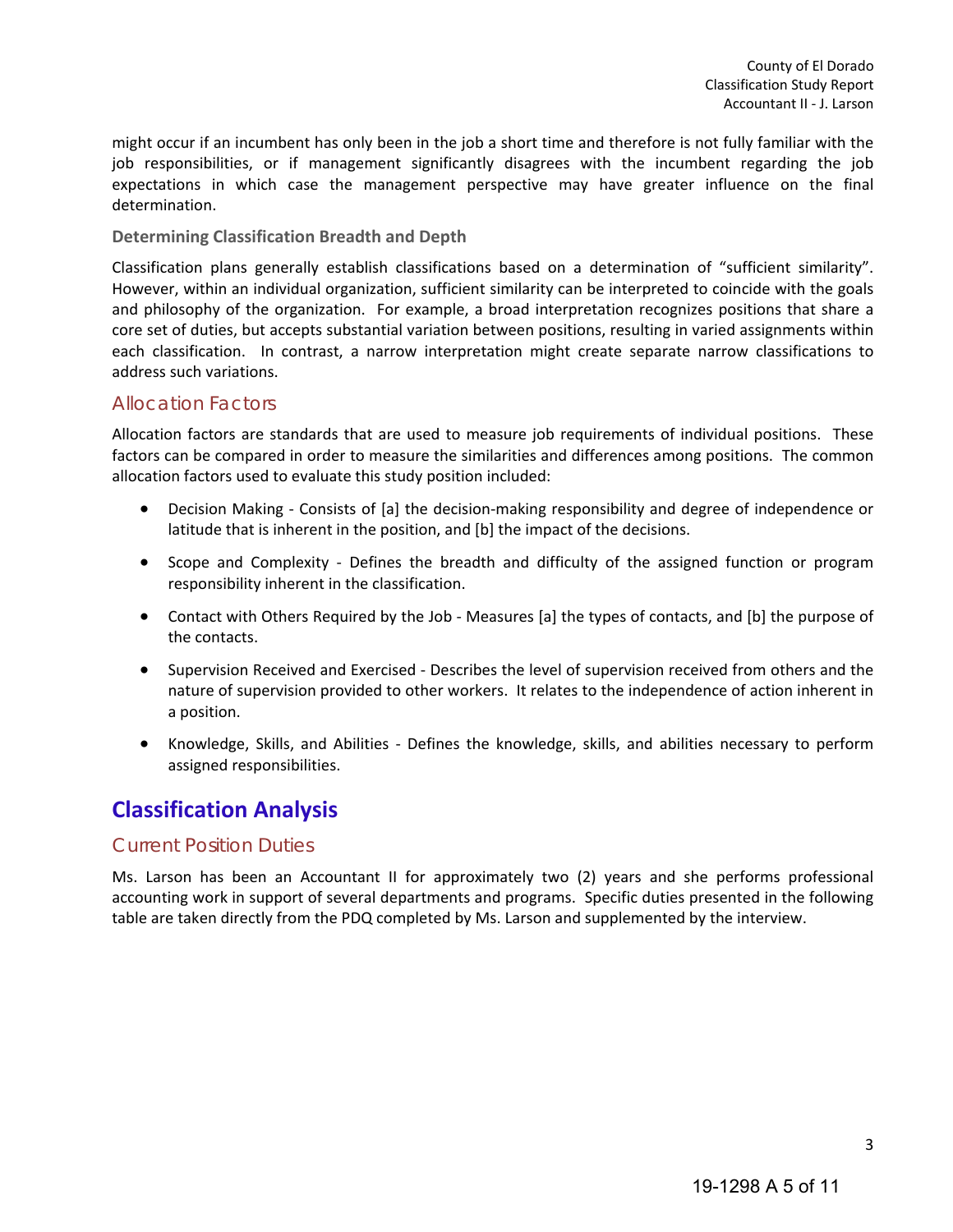| <b>ESSENTIAL JOB FUNCTIONS</b> |                                                                                                                                                                                                                                                                                                                                                                                                                                                                                                                                                                                                                                                                                                                                                                                                                                                                                                                                                                                                                            |                                             |  |  |
|--------------------------------|----------------------------------------------------------------------------------------------------------------------------------------------------------------------------------------------------------------------------------------------------------------------------------------------------------------------------------------------------------------------------------------------------------------------------------------------------------------------------------------------------------------------------------------------------------------------------------------------------------------------------------------------------------------------------------------------------------------------------------------------------------------------------------------------------------------------------------------------------------------------------------------------------------------------------------------------------------------------------------------------------------------------------|---------------------------------------------|--|--|
| Task #                         | Tasks*                                                                                                                                                                                                                                                                                                                                                                                                                                                                                                                                                                                                                                                                                                                                                                                                                                                                                                                                                                                                                     | Approximate<br>Percentage of<br><b>Time</b> |  |  |
| $\mathbf{1}$                   | Developer Reimbursement Program: Tracks, analyzes, bills, coordinates, and<br>oversees the program daily. Analyzes employee labor charges for content and<br>accuracy. Reviews vendor bills for accuracy of charges and consults with<br>project manager when issues arise. Balances four special revenue accounts<br>and monitors drawdowns on accounts monthly. Audits deposits and coding<br>accuracy against three revenue accounts. Reviews and recommends accounts<br>to revenue recovery or coordinates with civic and community organizations<br>on billing issues prior to referrals. Coordinates cross-department issues for<br>budget discrepancies dealing with civic and community organizations deposits<br>and charges.                                                                                                                                                                                                                                                                                     | 40%                                         |  |  |
| $\overline{2}$                 | Indirect Cost Allocation Plan/Indirect Cost Rate Proposal: Develops and<br>analyzes rates for all supporting Departments (Transportation, Finance &<br>Administration, Planning and Building, Environmental Management, Airports<br>and Cemeteries). Analyzes current year and prior year expenditures and<br>revenues. Confers the rates are in compliance with Local rules, Federal<br>Regulations, and Generally Accepted Accounting Principles. Department of<br>Transportation Rates are extremely complex and are required to be audited<br>and approved by Caltrans (California Department of Transportation) as they<br>are used to bill multi-million dollar projects throughout the County. Analysis<br>for all supporting department rates involve analysis on current and prior year<br>expenditures and revenues, and also analyzing completed budgets and actual<br>costs for creating the current year rate. Correspondence is required with<br>Caltrans as well as the County Auditor-Controller's Office. | 10%                                         |  |  |
| $\overline{3}$                 | Board Items and Resolutions: Plans, schedules and coordinates items with<br>Departments (Transportation, Finance & Administration, Planning and<br>Building, Environmental Management, Airports and Cemeteries) for fee<br>updates and changes.<br>Writes resolutions in concurrence with County<br>Counsel. Prepares publications. Position is solely responsible for calculating<br>and analyzing over 400 flat fees and time and material deposit justifications<br>for the public and developers, by collecting data, evaluating, interpreting and<br>comparing varied information across departments and within departments,<br>along with other Counties. In the past have provided services to Air Quality<br>Management District, updating fees yearly in coordination with the Manager,<br>writing board items and coordinating implementation of new fees on website.                                                                                                                                            | 10%                                         |  |  |
| 4                              | Grant Management: Housing Community Economic Development Program -<br>oversees and monitors grant submission and administration.<br>Reviews<br>monthly and quarterly grant reports for errors and accuracy of data. Provides<br>technical assistance to Department Analyst on administrative and analytical<br>problems.<br>Responds to Auditor questions and assists in audits. Tree                                                                                                                                                                                                                                                                                                                                                                                                                                                                                                                                                                                                                                      | 10%                                         |  |  |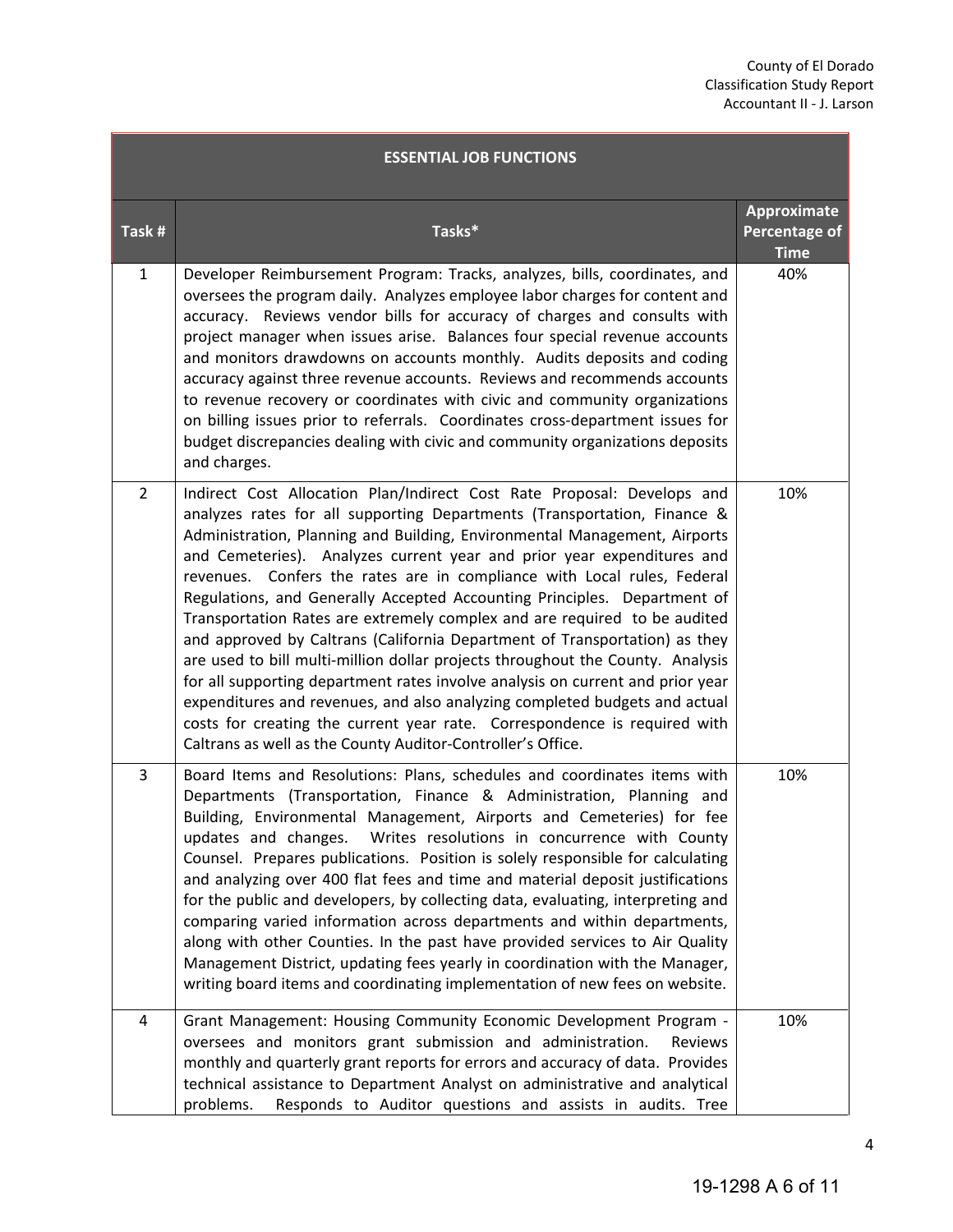| <b>ESSENTIAL JOB FUNCTIONS</b> |                                                                                                                                                                                                                                                                                                                                                                                                                                                                                                                                                                                                                                                                                                                                                                                                                                                                                                                                                                                                                                                                                                                                                                                                                                                                                                                                                                                                                                                                   |                                             |  |  |
|--------------------------------|-------------------------------------------------------------------------------------------------------------------------------------------------------------------------------------------------------------------------------------------------------------------------------------------------------------------------------------------------------------------------------------------------------------------------------------------------------------------------------------------------------------------------------------------------------------------------------------------------------------------------------------------------------------------------------------------------------------------------------------------------------------------------------------------------------------------------------------------------------------------------------------------------------------------------------------------------------------------------------------------------------------------------------------------------------------------------------------------------------------------------------------------------------------------------------------------------------------------------------------------------------------------------------------------------------------------------------------------------------------------------------------------------------------------------------------------------------------------|---------------------------------------------|--|--|
| Task #                         | Tasks*                                                                                                                                                                                                                                                                                                                                                                                                                                                                                                                                                                                                                                                                                                                                                                                                                                                                                                                                                                                                                                                                                                                                                                                                                                                                                                                                                                                                                                                            | Approximate<br>Percentage of<br><b>Time</b> |  |  |
|                                | Mortality: prepares quarterly grants reports to two State agencies with<br>different reporting requirements for reimbursement; monitors budget,<br>compiles and responds to audit questions. Confers eligible and ineligible<br>expenses.                                                                                                                                                                                                                                                                                                                                                                                                                                                                                                                                                                                                                                                                                                                                                                                                                                                                                                                                                                                                                                                                                                                                                                                                                         |                                             |  |  |
| 5                              | Create procedures for use with new accounting, permit and time keeping<br>systems. Implementation with training and follow up issues, troubleshooting<br>questions with all employees in Transportation,<br>and<br>Finance<br>୍ୟ ଧ<br>Administration, Planning and Building, and Environmental Management.<br>Creates all non-Capital Improvement Program project strings for all<br>supporting departments and continues to provide oversight on the strings in<br>coordination with department directors and staff for functionality and<br>reporting. After creating a new billing procedure in coordination with<br>departmental staff and IT department due to implementation of FENIX and<br>TRAKIT (both programs have no billing capabilities at the moment) and<br>communication issues between old legacy billing programs and new<br>financial/permitting systems, my recommendations were presented to<br>management staff and the decision was to move forward with<br>implementation of the new procedures with the departmental staff.<br>Developed all training materials, coordinated workshops, trained over 100<br>employees on new procedures and continue to provide support and training<br>to new employees. Developed labor tracking processes for KRONOS go-live.<br>Position will be responsible for helping to creating the billing tracking within<br>Kronos and possible implementation into new billing programs when<br>available. | 8%                                          |  |  |
| 6                              | Budget: Develops and balances, oversees, monitors, and coordinates budget<br>process for Building and Planning and Transportation prior to Senior<br>Department Analyst and Chief Fiscal Officer review. First point of contact<br>with departments and directors for needs, requests and assistance. Analyzes<br>budget submission by departments. Prepares yearly budget projections and<br>forecasting from various revenue sources including grants and developer<br>funding. Prepares multi-year projections. Assists Directors and Chief Fiscal<br>Officer in Budget and Projection recommendation memo. Monitors revenues<br>and expenses and assists in budgetary problems with recommendations for<br>resolutions.                                                                                                                                                                                                                                                                                                                                                                                                                                                                                                                                                                                                                                                                                                                                       | 7%                                          |  |  |
| $\overline{7}$                 | Road Report: Full accounting of County Road Fund, producing schedules into a<br>manual database, analyze all of Road Fund transactions of revenues and<br>expenses for entire year. This report is submitted to the California State<br>Controller's Office. El Dorado County is one of the only counties left who<br>completes the Road Report in house, auditing and analyzation of projects;                                                                                                                                                                                                                                                                                                                                                                                                                                                                                                                                                                                                                                                                                                                                                                                                                                                                                                                                                                                                                                                                   | 5%                                          |  |  |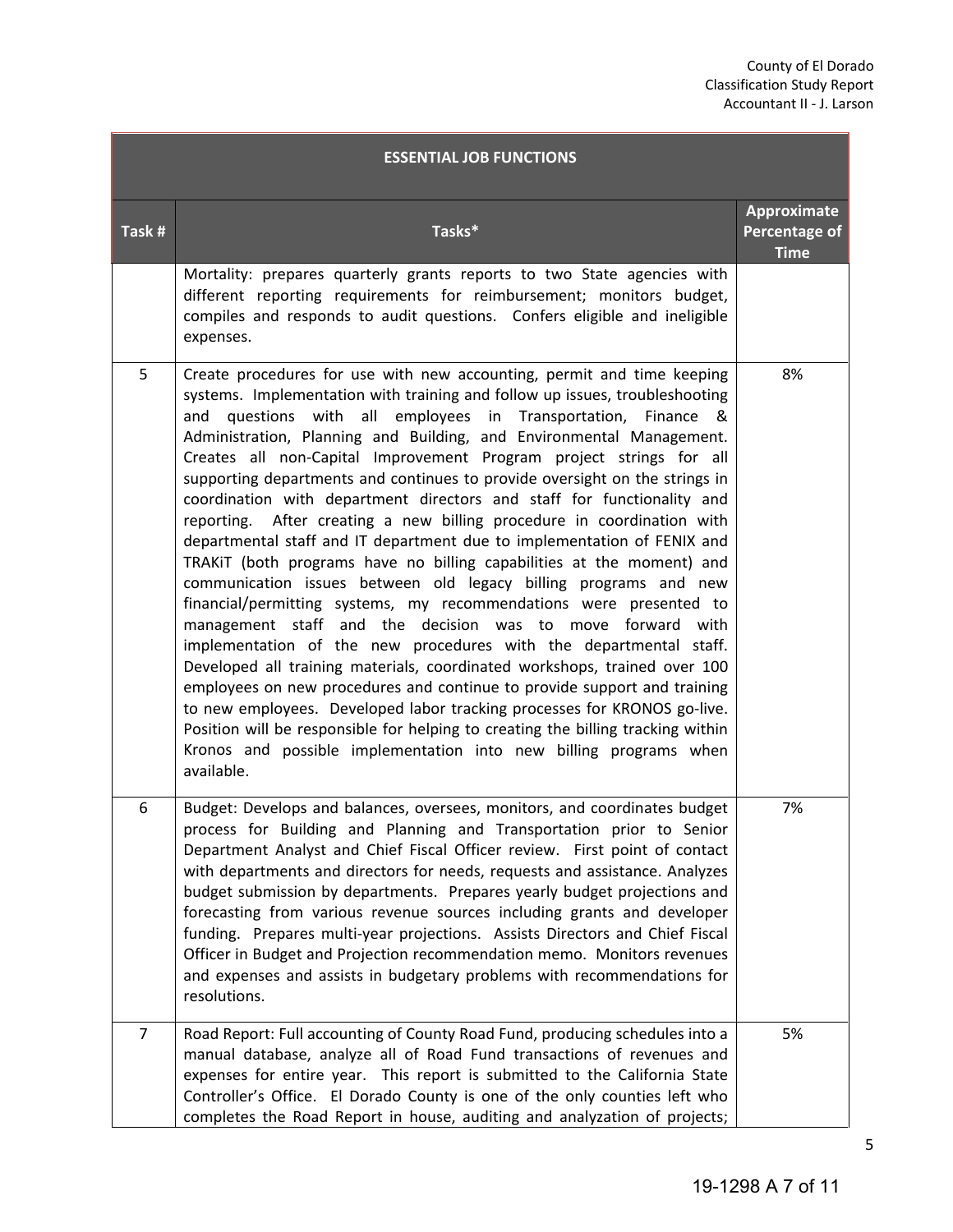| <b>ESSENTIAL JOB FUNCTIONS</b> |                                                                                                                                                                                                                                                                                                                                                                                                            |                                             |  |  |  |
|--------------------------------|------------------------------------------------------------------------------------------------------------------------------------------------------------------------------------------------------------------------------------------------------------------------------------------------------------------------------------------------------------------------------------------------------------|---------------------------------------------|--|--|--|
| Task #                         | Tasks*                                                                                                                                                                                                                                                                                                                                                                                                     | Approximate<br>Percentage of<br><b>Time</b> |  |  |  |
|                                | funding and expenditure is highly critical in order to maintain funding. Any<br>mistakes can jeopardize future fund of Transportation projects for the County.                                                                                                                                                                                                                                             |                                             |  |  |  |
| 8                              | Schedule of Expenditures of Federal Awards: Reviews final submission by<br>accountants for all<br>Departments (Transportation, Environmental<br>Management, Airports and Cemeteries, and Planning and Building) prior to<br>Chief Fiscal Officer review for inclusion in the Countywide report. Assembles<br>and coordinates the complete report and completes all risk assessments and<br>questionnaires. | 5%                                          |  |  |  |

\*There are three additional tasks noted in the PDQ that total 5% of time. Given the small percentage of time, the tasks were not inserted into the table above.

Ms. Larson believes her duties and responsibilities are consistent with Administrative Analyst I/II rather than her current class of Accountant II. Specifically, she cited that she performs more analysis of numbers and situations which is above what an Accountant does. During the interview with Ms. Larson, the overlap between the duties and responsibilities of an Accountant vs. an Administrative Analyst I/II (budget and financial) was discussed. She agreed that both reflect accounting and analysis duties. However, the Administrative Analyst I/II (irrespective of the functional assignment area) has a much greater emphasis on professional administrative or programmatic analytical support and researching and analyzing programmatic practices and procedures in order to make recommendations. Therefore, it is important to understand such key distinctions in her PDQ. Specifically tasks 1 and 2 in the table account for approximately 50% of her time. However, both tasks include statements that are consistent with the expectation of an Accountant and are noted in the Accountant class specification. For example, in task 1, the following tasks are consistent with the Accountant class specification, "Analyzes employee labor charges for content and accuracy; reviews vendor bills for accuracy of charges and consults with project manager when issues arise; balances special revenue accounts and monitors drawdowns on accounts monthly; audits deposits and coding accuracy against revenue accounts; and reviews and recommends accounts to revenue recovery or coordinates with civic and community organizations on billing issues prior to referrals". In addition, in task 2, the following tasks are consistent with the Accountant class specification, "Develops and analyzes rates for all supporting Departments; analyzes current year and prior year expenditures and revenues; confers the rates are in compliance with Local rules, Federal Regulations, and Generally Accepted Accounting Principles; and analyzing completed budgets and actual costs for creating the current year rate". Therefore, Ms. Larson was asked between tasks 1 and 2, which totals 50% of time, how much of such is accounting vs. analyst work. Ms. Larson stated that, "80% of the 40% time allocation in task 1 is consistent with an analyst." She further stated that, "90% of the 10% time allocation in task 2 is consistent with an analyst." Ms. Larson provided the following examples to support her statements: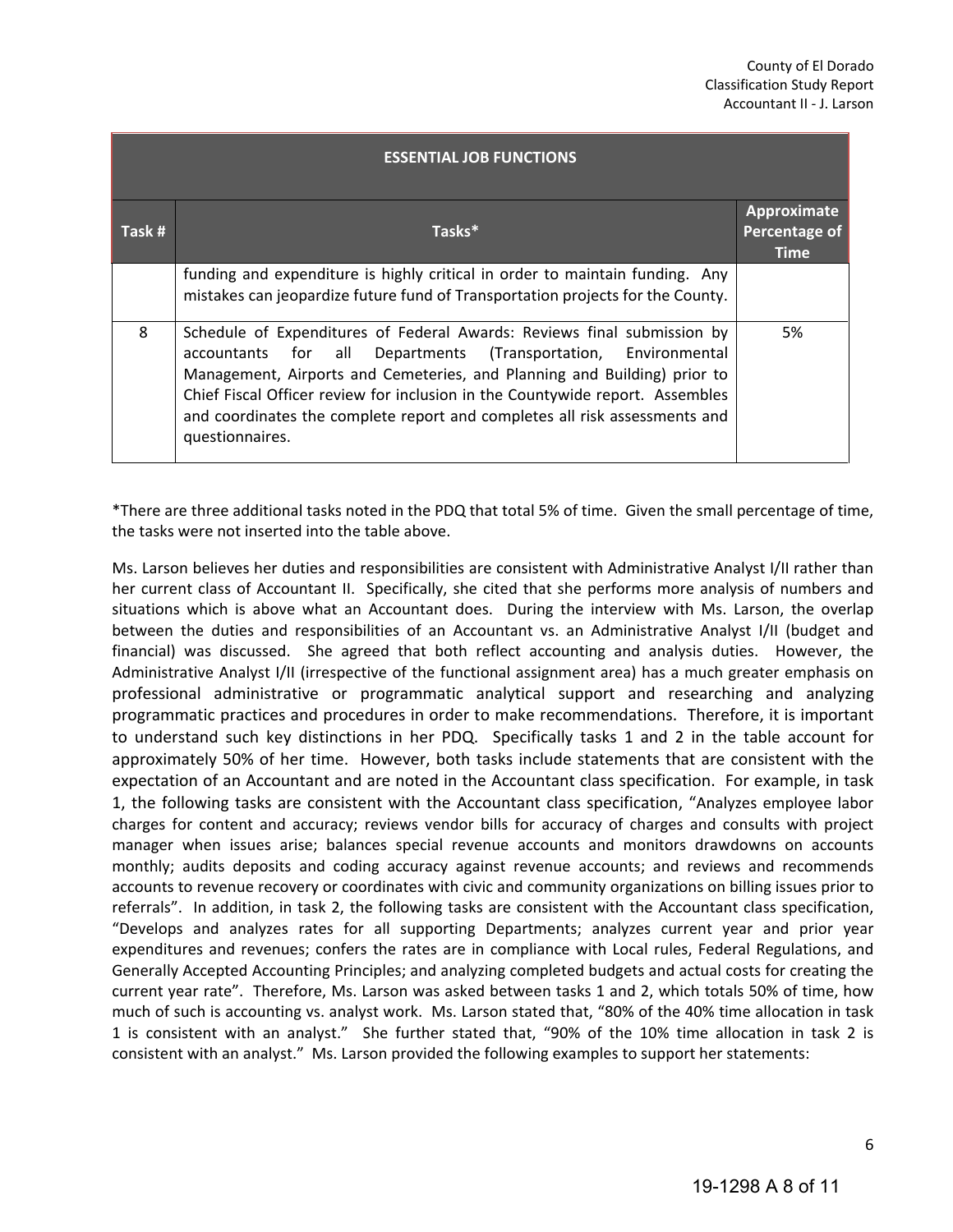- Fee Study Program There are several accountants working on this project that include calculating, reconciling numbers, and entering numbers. However, she is responsible for the entire program, which includes a lot of research and analysis of the financial stability of the Fee Study Program.
- Kronos/Fenix The systems does not provide the ability to do billing, which means they don't have a way in Kronos to bill time and feed such information into Fenix. Ms. Larson uses an Access database to develop billing options, which requires dual time entry into two systems. There is a lot of analysis required to ensure that the hours in Kronos match the hours in Access, accuracy of the billing amount, and why billing is lower than expected (e.g., overall, the planners not billing as much). When she identifies anomalies in billing, she pulls statistics, develops preliminary recommendations, and meets with department directors to present findings and discuss next steps.

### <span id="page-8-0"></span>Supervisor/Manager Comments

Ms. Friestad and Ms. Morton were interviewed together and affirmed the duties and responsibilities communicated by Ms. Larson and noted in the PDQ. They both agreed that given organizational changes and new system integrations, which resulted in some efficiencies and some manual workarounds, the duties and responsibilities assigned to Ms. Larson have changed and are more consistent with the Administrative Analyst classification.

Specific to the PDQ, both disagree that the supervision Ms. Larson receives is regularly provided from general directives or broadly defined missions of the organization. Ms. Larson has a lot of supervision, but does work independently in some areas. Ms. Friestad and Ms. Morton indicated the appropriate level of supervision received is more consistent with the following statement, "occasional supervision while working toward a definite objective that requires use of a wide range of procedures. I plan, and/or determine specific procedures or equipment required meeting assigned objectives, and I solve non-routine problems. I refer only unusual matters to my supervisor."

Another area of disagreement was the percentage of accountant vs. analyst work related to tasks 1 and 2 as noted above. Ms. Friestad and Ms. Morton, indicate that 10-15% of the 40% of time noted in task 1 is consistent with accounting duties. However, the majority of that task requires a lot of research, analysis, and creation of recommendations.

Ms. Morton also stated that the previous Chief Fiscal Officer (CFO) used to perform all the financial and budget analysis in addition to the higher level management duties. Given transition of staff and organizational changes, it is not operationally efficient to maintain the same structure. Therefore, several duties previously performed by the CFO were reassigned to lower level professional staff.

In addition, after the interview Ms. Morton provided some additional information regarding future duties that will be assigned to Ms. Larson's position. However, since it's unknown when the new tasks will be assigned and the extent of such, they were not considered in the analysis of this study position.

### <span id="page-8-1"></span>Comparator Classes

For purposes of this classification study, HR conducted a comparative analysis of the incumbent's current class, Accountant II.

#### **Class Specification Content – Accountant I/II (Appendix A)**

An Accountant I/II performs a variety of professional accounting duties that involve the application of discretion in the analysis and application of accounting principles and practices in maintaining fiscal controls and records, preparing transactions, and initiating reports. Accountant I, as the entry-level in the series, initially performs more routine duties, but as experience is gained, assignments become more varied,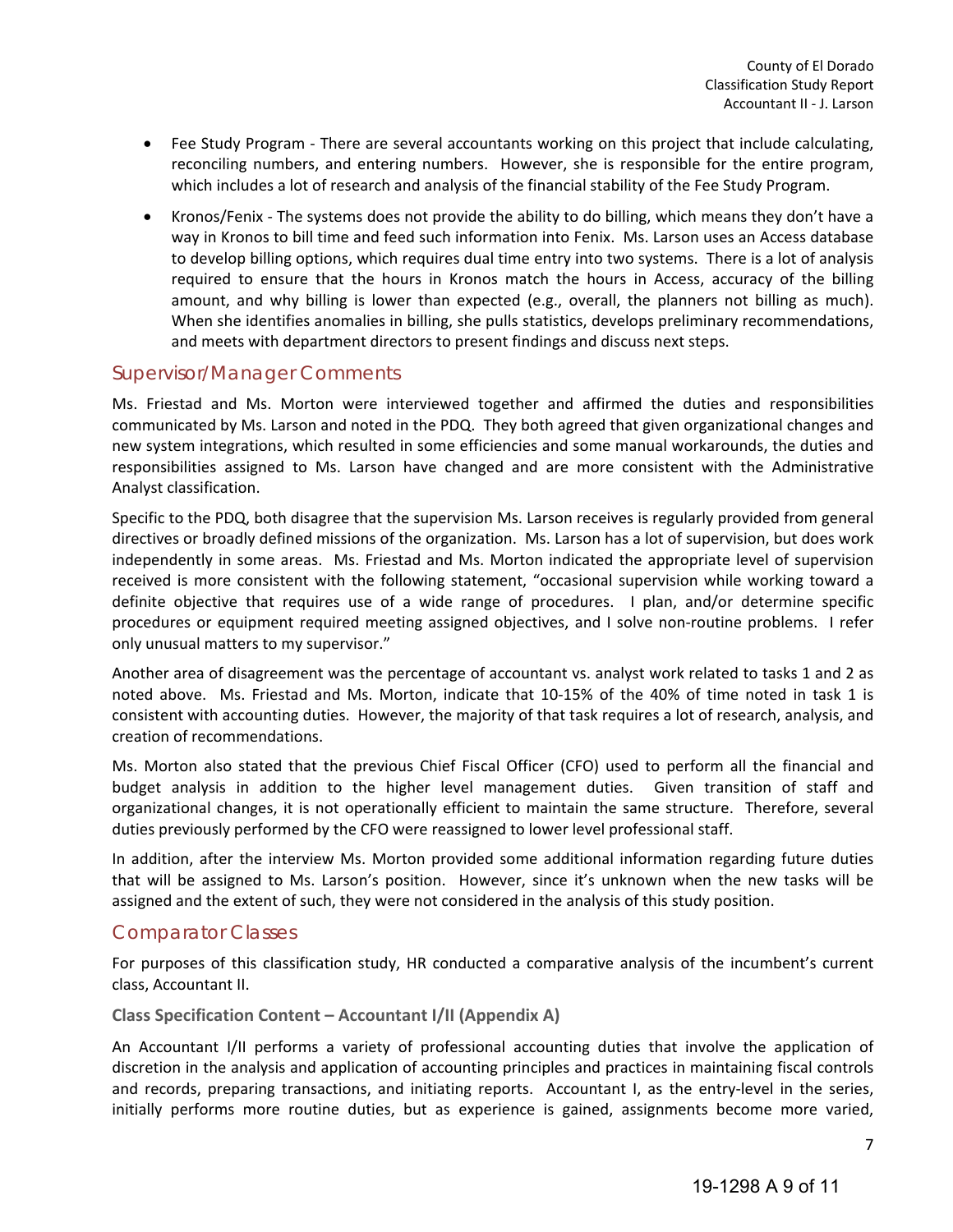complex, and difficult, and incumbents work more independently and use greater discretion/judgment in performing assignments. Accountant II is the fully-qualified journey-level in the series where incumbents may have specialized responsibilities and are expected to independently perform the full range of duties exercising substantial judgment and initiative.

The "Examples of Typical Duties" section within the class specification further articulates the associated duties and responsibilities assigned to these classifications.

**Class Specification Content – Administrative Analyst I/II (Appendix B)**

An Administrative Analyst I/II performs analytical assistance in the administration of assigned operations, programs, and projects including financial, contracts, programmatic, performance goal management systems; researches and analyzes programmatic practices and procedures and makes recommendations for organizational, operational, policy, and procedural improvements; conducts needs analyses, feasibility studies, and evaluations for assigned projects and programs; supervise technical or administrative staff. Administrative Analyst I is the entry-level in the series, incumbents learn and perform routine duties relating to professional administrative or programmatic analytical support. As experience is gained, assignments become more varied, complex, and difficult; general supervision and frequent review of work lessen as an incumbent demonstrates skill to perform the work independently. The Administrative Analyst II is the fullyqualified journey-level in the series where incumbents work independently, and exercise judgment and initiative. Positions at this level receive only occasional instruction or assistance as new or unusual situations arise and are fully aware of the operating procedures and policies of the work unit.

The "Examples of Typical Duties" section within the class specification further articulates the associated duties and responsibilities assigned to these classifications.

## <span id="page-9-0"></span>**Study Findings**

As previously stated, both classifications have similarities in that they acknowledge the performance of accounting and analytical duties. As such, in many cases, Ms. Larson is performing duties consistent with both class specifications. Therefore, the question of the appropriate classification came down to the predominate amount of time spent performing accounting vs. analytical duties. This was also challenging since many of the tasks and subsequent percentages of time have a combination of accounting and analytical duties included. Therefore, the starting point was to look at those tasks that are clearly outside of the Accountant classifications. Tasks such as:

- Developing procedures for accounting systems and billing.
- Budget development working with departments to analyze the budget for transfers.
- Grant management overseeing and monitoring grant submission and administration; reviewing monthly and quarterly grant reports for errors and accuracy of data; and auditing the program functions related to the grant to ensure and maintain compliance.
- Drafting Board items and resolutions the items are related to fee schedules that apply to multiple departments. Once approved by the Board, the resolutions are broken out into separate fee schedules by departments. These were done every 2-5 years, but will be done annually.

Based on the PDQ and interviews, Ms. Larson is performing work at the Administrative Analyst level. Ms. Larson's preponderant duties, which require the use of professional accounting principles and practices to prepare, maintain, and process accounting transactions, and administer and reconcile accounts are consistent with the types of duties described in the Accountant I/II class specification. However, her duties